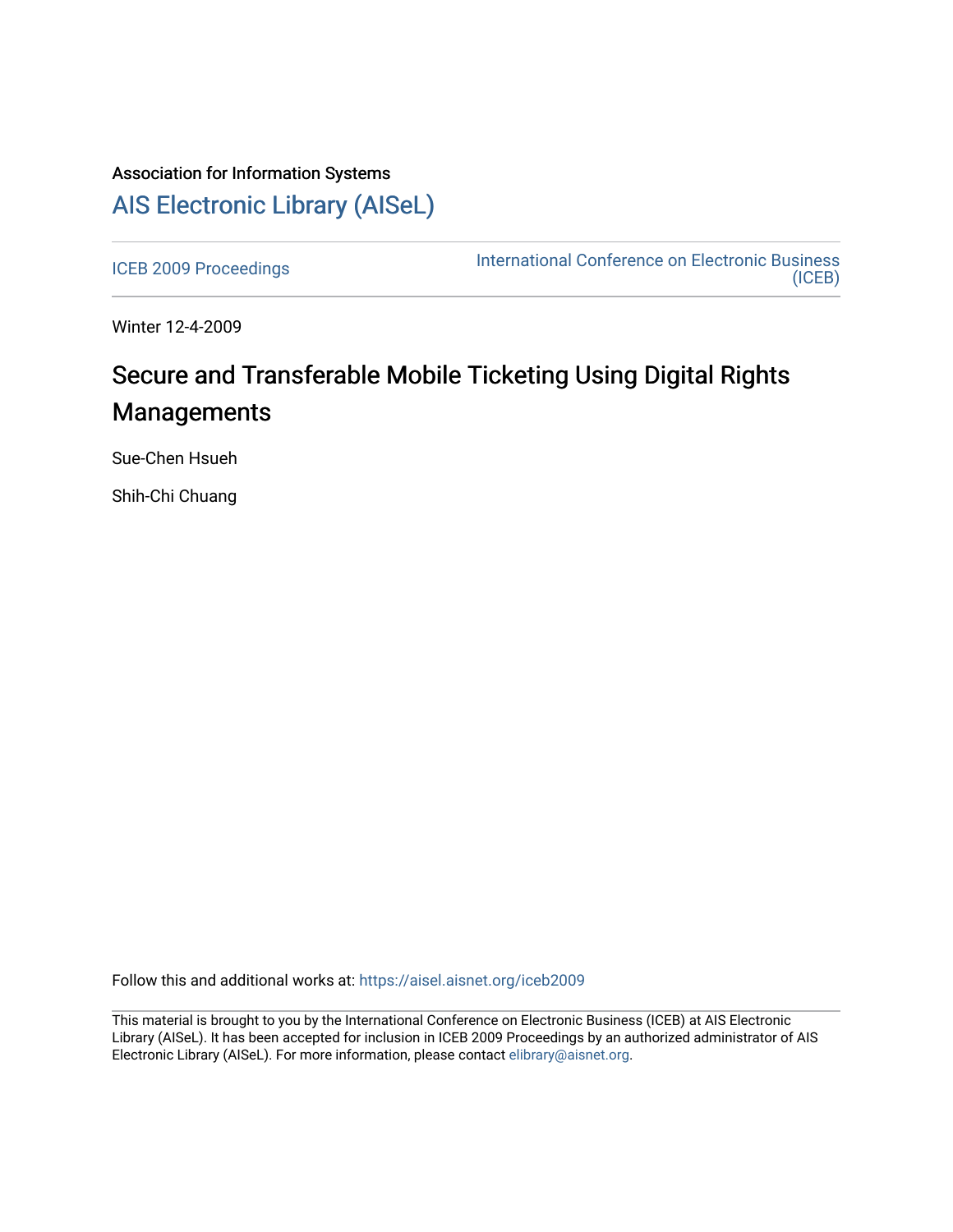### **SECURE AND TRANSFERABLE MOBILE TICKETING USING DIGITAL RIGHTS MANAGEMENTS**

Sue-Chen  $H<sub>3</sub>$  Hsueh<sup>1</sup>, Shih-Chi Chuang<sup>2</sup>

Department of Information Management Chaoyang University of Technology, Taiwan <sup>1</sup>schsueh@cyut.edu.tw; <sup>2</sup>s9714619@cyut.edu tw

#### **Abstract**

The increasingly matured mobile commerce enriches our daily lives. Mobile ticketing, a process that allows consumers to order, make payment, acquire, and authenticate tickets using their mobile phones, will become popular since it can be conducted from anywhere and at anytime. In addition to the convenience of use, the fabrication and distribution costs of traditional paper-tickets can be greatly reduced with mobile tickets. Many applications, such as traffic tickets, concert tickets, movie tickets, and so on, may take the advantages of mobile ticketing. Such tickets, in their paper-forms, can be transferred to anyone before use since no specific identity is recorded in these tickets. Nevertheless, current schemes restrict mobile tickets to be non-transferable because the transferring will result in the tickets being invalidated. To overcome the non-transferability problem, we use the idea of digital rights managements to separate the content and the usage-rules of mobile tickets, and propose a transferrable mobile ticketing scheme. The usage-rule, i.e. the rights object of the ticket, registers the ticket identification and a hashed number comprising an issuer's random number and the International Mobile Equipment Identity (IMEI) of the ticket owner. The rights object is independently issued by a trusted third party. When a ticket is transferred, the issuer will be notified and he will modify the rights object with a new hash value, computed from a new random number and the IMEI of the new owner who receives the transferred ticket. Therefore, mobile tickets are secured and transferrable in our proposed mobile ticketing scheme.

**Keywords**: Mobile Commerce, Mobile Ticket, Information Security, Digital Rights Management

#### **Introduction**

Ticket ordering today is evolving from direct sales from physical stores to online ordering via Internet [1]. Consumers may easily inquire the related information of tickets and order tickets using the Internet. Ticket issuers, viewing this trend, have made possible online ordering of their products through Internet. Example applications such as traffic tickets, concert tickets, movie tickets, and so on [2] [3], all take the advantages of ticketing online.

E-tickets transactions have to provide many application services that allow consumers to order tickets. The E-ticket enables consumers to efficiently collect ticket information and to reduce the time cost of lining up. Nevertheless, E-tickets are restricted to be acquired in fixed locations, thereby inducing the poor portability and low usage rate. Benefiting from the mature development of the mobile environment, mobile users may connect to Internet with the handheld devices wirelessly and obtain information real time [4]. Moreover, mobile ticket services provide not only convenient but also flexible transactions to the mobile users. In addition to order and acquire tickets, mobile users are flexible to transfer tickets in case of traffic accidents [5] [6], potential lateness or absence. The loss of the consumer can be minimized since the ownerships of tickets can now be transferred anytime before the expiration of the tickets.

A mobile ticket is a valuable digital product so that it should be protected against tampering, forging, and other security issues in the mobile phone. Therefore, this paper aims to design a mobile ticket transaction protocol of necessary security, emphasizing the transferability of mobile tickets. A mobile user obtains a ticket, accompanied with a hash value computed with the IMEI and a random number from the ticket issuer. Thus, the security of the ticket can be protected while the user may effectively own the rights of the ticket. To protect the legitimacy of ownership and un-forge-ability of the mobile ticket, the Right Object (RO) that used in the digital rights management is independently issued by the trusted right issuer. Hence, trading can be performed so that the owner's right is protected. Therefore, mobile users may have the confidence of using mobile ticketing in the secure mobile environment.

#### **Related Work**

From some of the information security issues that deliver mobile tickets to the mobile user through the handheld device, such as information has been intercepted, tampered and forged. Hence, we use the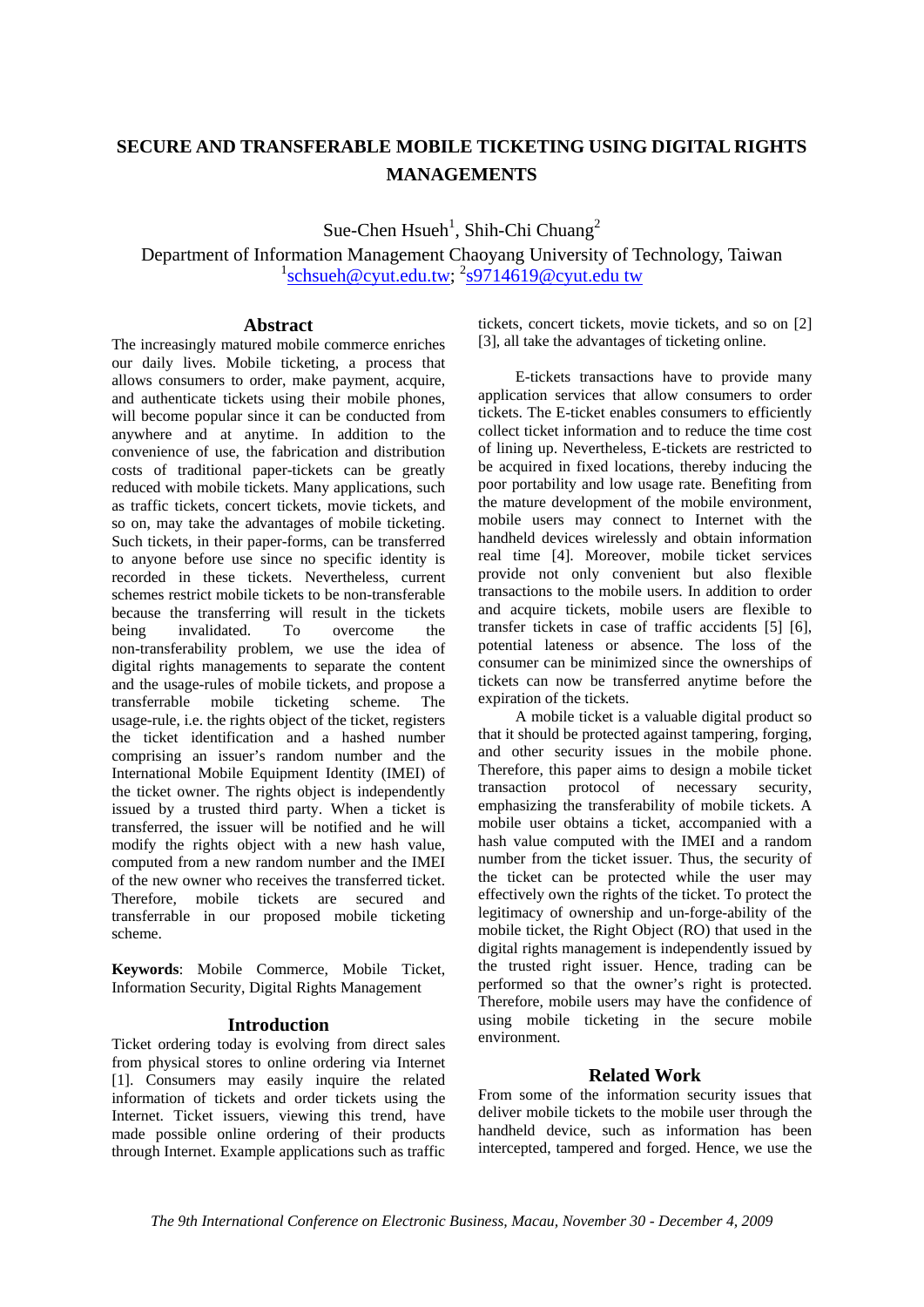encryption technology or the RO of way to protect the rights of mobile users. There have two technologies were used to protect mobile tickets.

First, Moni Naor et al. used the Visual Secret Sharing (VSS) method [7]. The third party will generate a pair of ticket, X-part and Y-part, and the user own X-part, the issuer own Y-part. When the users want to acquire the ticket, the issuer generates a password that combine X-part and Y-part. In this paper, we use the X, Y-part of concept. The mobile user delivers a portion of ticket information and the IMEI to the exchange server, and the exchange server can be verifies the part of own of ticket issuer. If the all part were correct, the mobile user will be obtain a mobile ticket.

Another, Kazuo Matsuyama et al. proposed the architecture of ownership [8]. Users have to transfer the owner to others from the website of third party. The third party transfer the ownership to the others account. But the third party do not guaranteed or recognized the validity of tickets.

In this paper, we proposed the RO concept in the DRM, it protect the security of tickets. The RO records the ownership of ticket and issuers, and open-card that writes the valid period by RO issuer. Therefore, the RO can be prevents a malicious user to do anything, such as tamper and forgery of tickets. We use the main technologies to protect ticket, namely asymmetric encryption and hash function.

#### **Mobile Ticket**

The method use mobile devices as a communication platform for mobile users. The mobile ticket allows consumer to order, acquire, or transmission of the tickets using their mobile phones, will enhance the portability and convenience. Combination of the International Mobile Equipment Identity (IMEI) as the mobile user's identification, can be to prevent the malicious forgery and tampering with the ticket. Not only use of one-time password to ensure the mobile user's identification, but also protect the ticket content using the security technology, can be to achieve the data integrity. We protect the owner using the Right Object (RO) in the mobile ticket. When you want to transfer the mobile ticket to others, the RO will be verified that re-create a new RO, it prevent amount of the mobile ticket be transferred. In this session, we introduce the system architecture, the process that allows consumers to order, acquire, and transfer tickets. Separately illustrate order, acquire, (Figure 1) and transfer phases (Figure 2) of the process of functional and security.

#### **System Architecture**

The architecture consists of Mobile User, Ticket Issuer, Right Object (RO) Issuer and Exchange Server, and the main of a process that allows the order, acquire, and transfer tickets. First phase, the way that mobile users use through the wireless by the mobile device, and order tickets toward the ticket issuer. The ticket issuer generates a proof of purchase that the demands of the mobile user and deliver for the mobile user. Second phase, the proof of purchase



Figure 1: Mobile ticket system architecture

is sent to the exchange server when the mobile user wants to use the mobile ticket. From the exchange server, verify that the legitimate mobile users, and deliver relevant information to the ticket issuer. The ticket issuer delivered the demand list to the RO issuer, the RO issuer configures conditions of the RO, i.e. the effective date and transferable constraints of the RO and deliver to the exchange server. When the ticket issuer receives the return message, the ticket issuer delivers the ticket information to the exchange server. And the exchange server generates a mobile ticket that combines the ticket information and RO.



Figure 2: Mobile ticket transfer architecture

When the mobile user A want to send to the mobile user B, and the mobile user B must be change the own IMEI into the authentication code. Separately deliver the IMEI and the authentication code to the mobile ticket and the mobile user A. when the user A receives the authentication code, it combines the mobile ticket and deliver to the ticket issuer. The ticket issuer confirms the identity of the mobile user B. When the identity is correct, the RO issuer generates a new RO that updated the owner and date and delivered to the exchange server. The exchange server generates a new mobile ticket that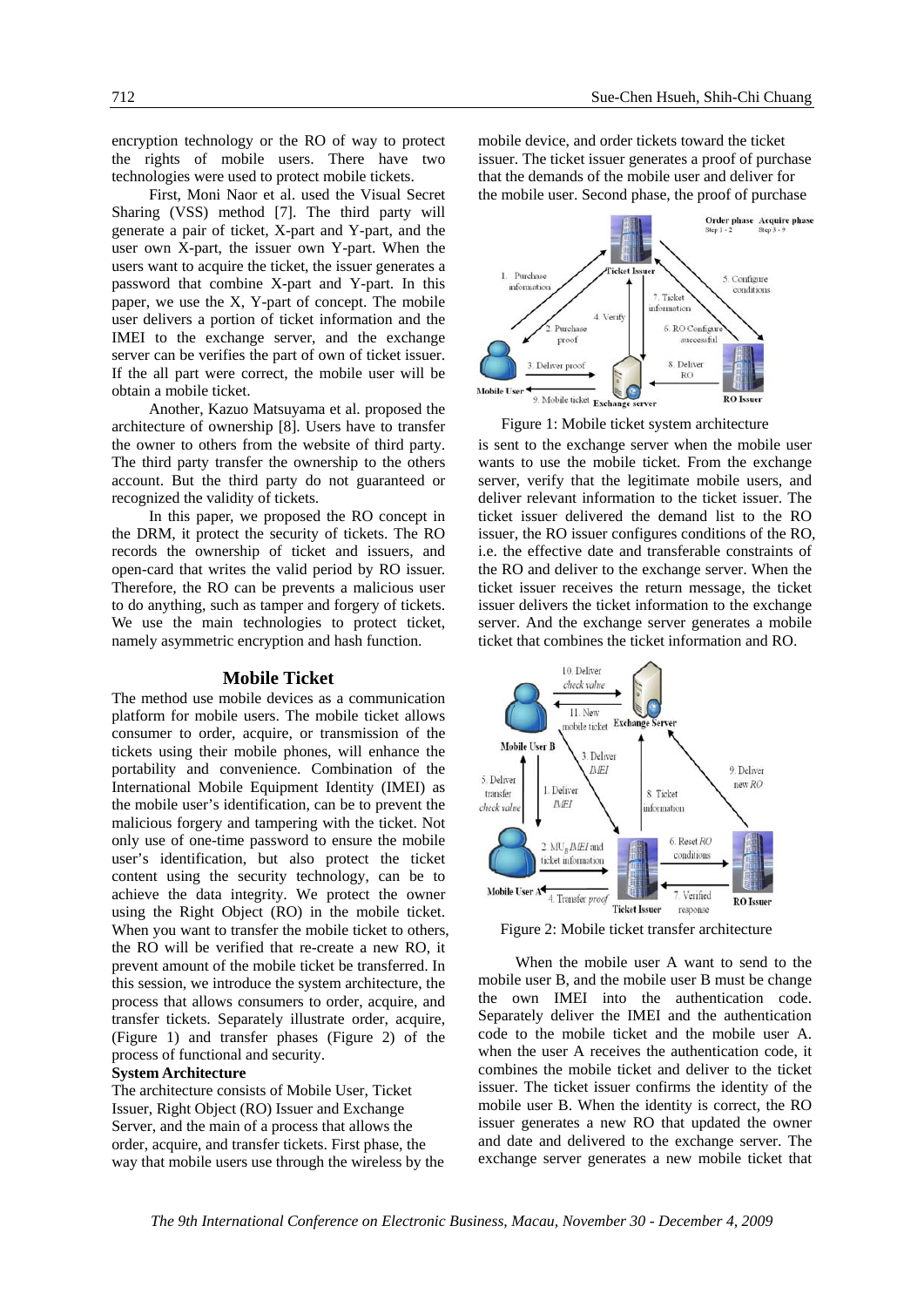combines the ticket and the new RO, and delivers to the mobile user B.

| <b>Notation</b> | <b>Statement</b>                                  | <b>Notation</b> | <b>Statement</b>                                  |
|-----------------|---------------------------------------------------|-----------------|---------------------------------------------------|
| T,              | Ticket $\cdot$ i=0.1,, $n$                        | proof           | Purchase proof                                    |
| OI              | Order information                                 | PID             | Proof number                                      |
| date.           | Purchase data                                     | $R_{i}$         | Random number $\cdot$ i=0.1n                      |
| $K_{75}$        | Between the TI and ES<br>symmetric encryption key | $K_{7R}$        | Between the TI and RI<br>symmetric encryption key |
| $K_{\rm ex}$    | Between the RI and ES<br>symmetric encryption key | valid period    | Proof of purchase of the valid<br>period          |
| UID             | User number                                       | $pw_i$          | One time password, i=0,1,,n                       |
| check           | Confirm the mobile ticket                         | TC              | Transferable certificate                          |
| MAC             | Message Authentication Code                       | <b>CID</b>      | Certificate number                                |
| success         | Success message                                   | content         | Purchase items                                    |
| 97.035          | Now of time                                       | Req             | Request message                                   |
| Record          | Record in the database                            | Response        | Response message                                  |

Table 1: Notations

#### **Order Phase**

Following order of the steps (Figure 3):

**Step1**: The mobile user selected conditions of the ticket before order a mobile ticket. The conditions contain ticket type, date, and transferable, will be formed by order information (*OI*).

**Step2**: After the ticket issuer receives the OI, the ticket issuer generates a ticket number (*TID*) and contains within the confirm message (*Req*).

**Step3**: When the content is confirmed, the ticket issuer will be generated a responsive message (*Response*) that combined the *IMEI* and *TID*.

**Step4**: When the responsive message is received, the ticket issuer will be modified the *IMEI* with a hash value as the user ID (*UID*) and recorded in the database. The ticket issuer generates a purchase proof that combines the *OI* and *UIDA*. To overcome the security problem, we use the idea of symmetric encryption to protect the purchase proof and the one time password.



Figure 3: Order phase

#### **Acquire Phase**

Following transfer of the steps (Figure 4, 5):

 **Step1:** Mobile users want to acquire the mobile ticket that deliver the purchase proof to the exchange server.

**Step2:** When the purchase proof is confirmed, the exchange server delivers the proof information to the ticket issuer.

 **Step3:** The ticket issuer takes out the conditions from the database using the *TID*, and delivered to configure conditions by RO issuer.

 **Step4:** When the message is confirmed, the RO issuer submits the success message that notified the ticket issuer will be delivered the ticket information to the exchange server.

 **Step5:** The ticket issuer delivers the ticket information and this one time password that protects message at each time, and next password using the public key of the mobile user  $(E_{User_{PK}})$ .



Figure 4: Acquire phase (a)

**Step6:** The RO issuer generates a RO that configured conditions and valid period, and delivered to the exchange server.

**Step7:** The exchange server request to the mobile user.

**Step8:** The mobile user sends the password  $(pw_0)$  to the exchange server, and verified the password.

**Step9:** The exchange server generates a mobile ticket  $(T_0)$  that combined the ticket information and the RO and delivers the next one time password to the mobile user. The mobile user will be verify the mobile ticket, computed the *IMEI* and next one time  $(pw_{i+1})$  with a hash value.



Figure 5: Acquire phase (b)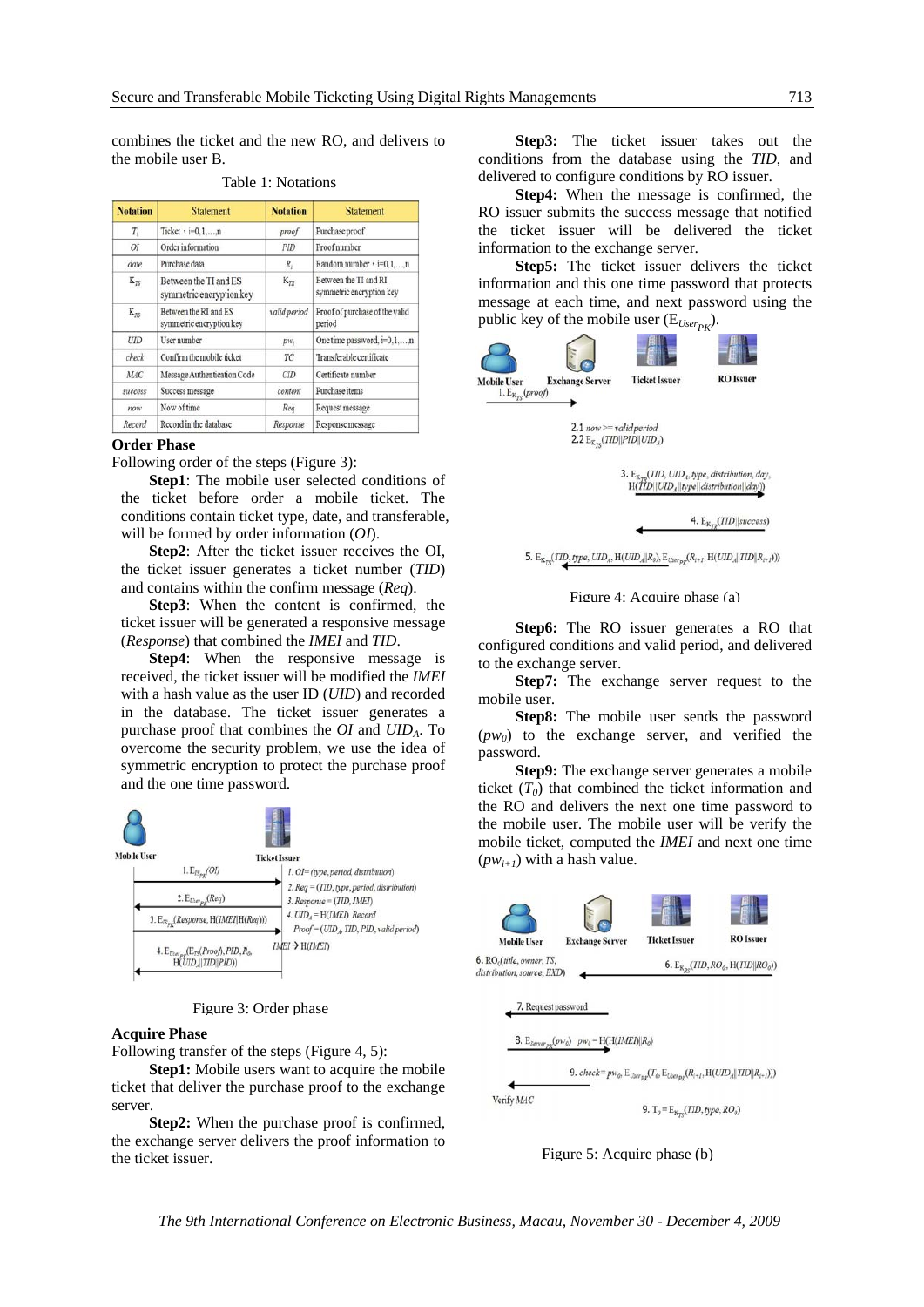#### **Transfer Phase**

When the mobile user A does not want to useable and effective of the mobile ticket, will be transferred the mobile ticket and changed owner to the mobile user B. Following transfer of the steps (Figure 6, 7):

 **Step1:** The mobile user B computes the *IMEI* with a hash value, it can as a proof of the validation.

 **Step2:** The mobile user A delivers the mobile ticket  $(T_0)$ , H(*IMEI*)<sub>B</sub>, and one time password  $(pw_{i+1})$ to the ticket issuer and changes the owner. And the ticket issuer can be verified one time password.

 **Step3:** The mobile user B delivers the IMEI to the ticket issuer and the ticket issuer can be checked the IMEI.

**Step4:** The ticket issuer generates transferable certificate (*TC*) that will be redeemed a new ticket.

 **Step5:** The mobile user A delivers the check value in the transferable certificate to the mobile user B.

 **Step6:** The ticket issuer takes out the RO and delivered to the RO issuer, and verified the RO and created a new RO.

 **Step7:** To Verify confirmed and return message to the ticket issuer.



Figure 6: Transfer phase (a)

**Step8:** The ticket issuer delivers the new ticket information and one time password  $(R_{i+2})$  to the exchange server.

 **Step9:** The RO issuer delivers the RO after he updates it.

**Step10:** The exchange server receives and verified the check value.

 **Step11:** When the check value is confirmed, the exchange server generates a new mobile ticket that combines the ticket information and the new RO. The mobile user B will be verify the mobile ticket, computed the *IMEI* and next one time  $(pw_{i+2})$  with a hash value.



#### **Analysis and Discussion**  Figure 7: Transfer phase (b)

In the purchase and acquire phase, we can achieve the integrity of the contents of the mobile ticket. Because the ticket issuer sends the random number to the mobile user and used the password for next transmission. When the mobile user receives the mobile ticket, he will be computed random number as a MAC value, to confirm that this mobile ticket is unmistakable.

 In the transfer phase, we add a fair RO issuer that issues the RO and configures the conditions, i.e. valid period, times of usage, and will be finished of open-card, achieves the authentication of the mobile ticket. In addition, the RO cannot allow a malicious mobile user who sent mobile tickets to others, because the RO records the owner. Therefore, the mobile tickets can be prevent malicious destruction of others and secured of usage.

#### **Security Analysis**

This research method can reach the following security:

(1) Confidentiality: In the transmission process, mobile users and the ticket issuer use the public key to encrypt,  $E_{User_{PK}}$  and  $E_{IS_{PK}}$ . If he wants to decrypt, must have the corresponding private key. Another, the symmetric keys were used between the issuers and servers. So we use encryption methods according to the different targets to ensure confidentiality of information.

(2) Verifiability: When the mobile users acquire mobile ticket at each time, we verify the password that computed the random number with a hash value, because the ticket issuer creates different password at each time. Another, he will be use the random number to verify, when mobile users get the mobile ticket.

(3) Authentication: In the purchase and transfer phase, the ticket issuer generates a user ID (UID) that used the IMEI of mobile user, and it can be used the